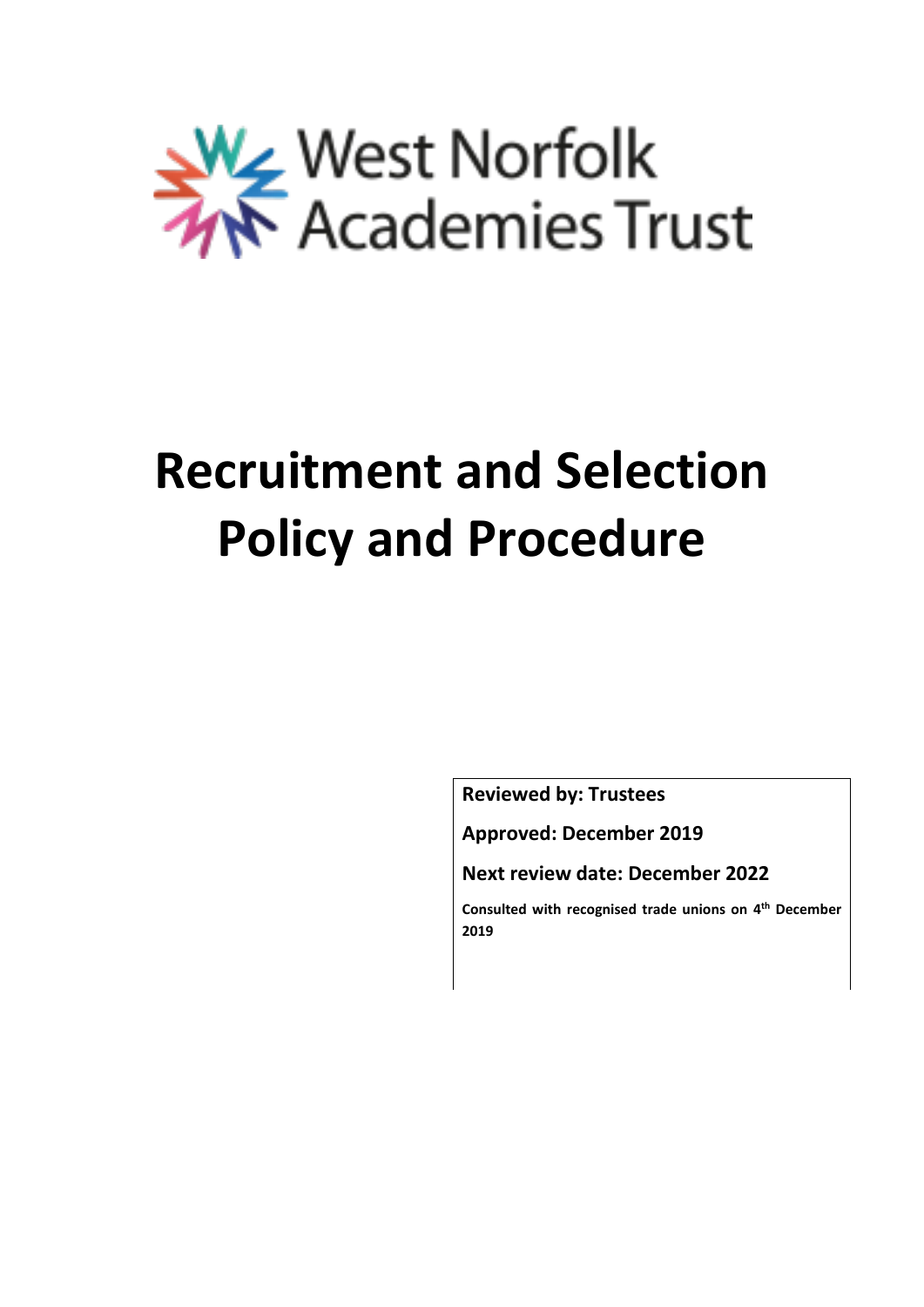### **Contents**

|                |                                                                    | Page           |
|----------------|--------------------------------------------------------------------|----------------|
| 1              | <b>Terms of Reference</b>                                          | 1              |
| $\overline{2}$ | <b>Introduction</b>                                                | 1              |
| 3              | Delegation of Appointments and Constitution of Appointments Panels | $1 - 2$        |
| 4              | <b>Advertising</b>                                                 | $\overline{2}$ |
| 5              | <b>Information for Applicants</b>                                  | 2              |
| 6              | <b>Short Listing and Reference Requests</b>                        | 3              |
| $\overline{7}$ | <b>Interviews</b>                                                  | 4              |
| 8              | Offer of Employment by the Selection Panel                         | $4 - 5$        |
| 9              | <b>Personnel File and Single Central Record</b>                    | $5 - 6$        |
| 10             | <b>Start of Employment and Induction</b>                           | 6              |

 $\sim$   $\sim$   $\sim$   $\sim$   $\sim$   $\sim$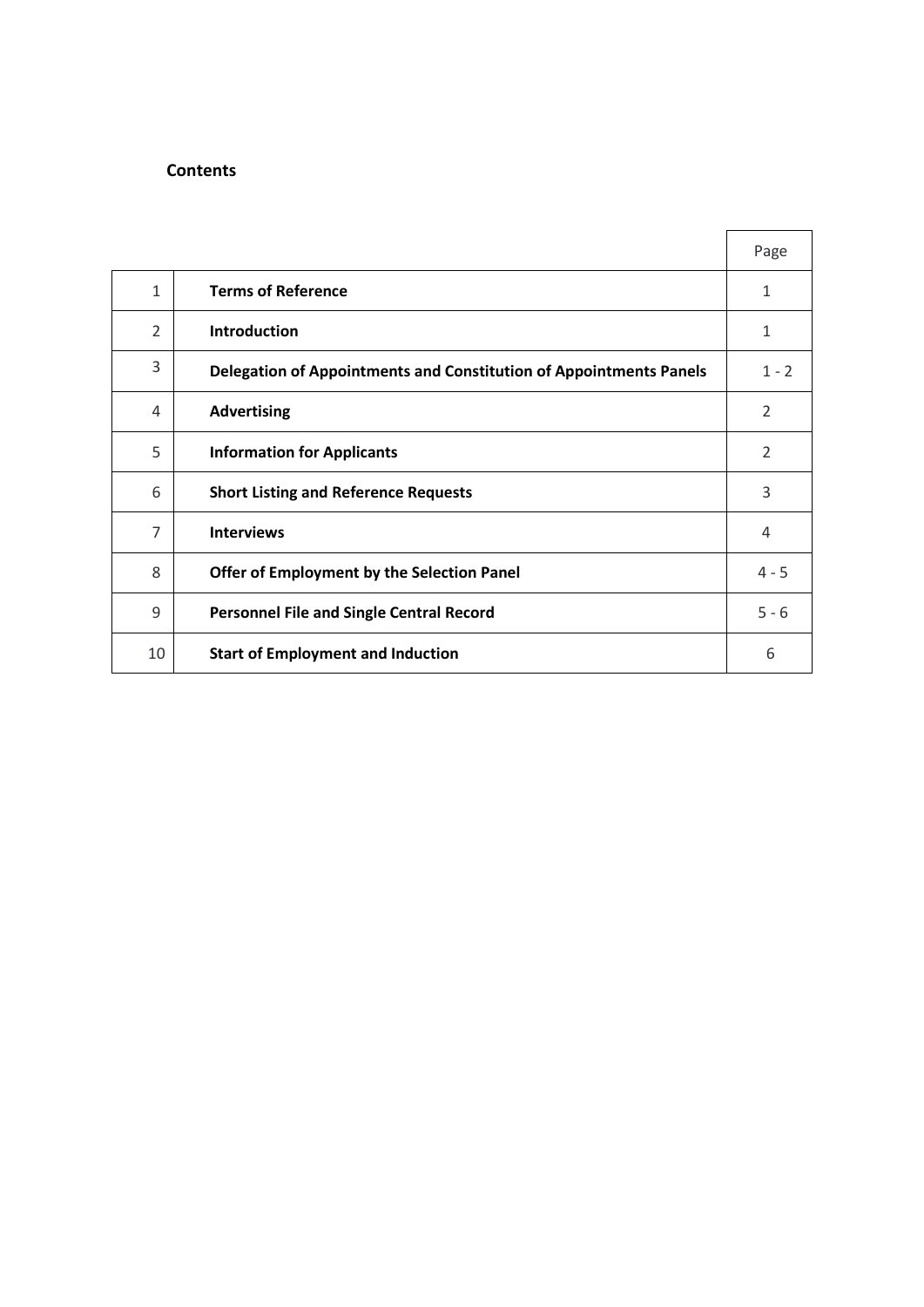### **1. Terms of Reference**

#### 1.1. This procedure applies to all recruitment at West Norfolk Academies Trust.

1.2. Definitions:

- "Executive Headteacher" also refers to any other title used to identify the Executive Headteacher, where appropriate, or other Senior Manager delegated to deal with the matter by the Executive Headteacher.
- "Line Manager" refers to the person delegated to manage the probation period. This may be a Senior Manager other than the direct Line Manager.
- "West Norfolk Academies Trust" may also be referred to as "WNAT" or "the Trust".

### **2. Introduction**

- 2.1. The Trustees are committed to safeguarding and promoting the welfare of children and young people and requires all employees and volunteers to demonstrate this commitment in every aspect of their work.
- 2.2. The appointment of all employees will be made on merit and in accordance with the provisions of Employment Law, [Keeping Children Safe in Education](https://www.gov.uk/government/uploads/system/uploads/attachment_data/file/550511/Keeping_children_safe_in_education.pdf) (available via www.gov.uk) and the Trust's Equality Duty Statement and Objectives.
- 2.3. The Trustees will ensure that people are treated solely on the basis of their abilities and potential, regardless of race, colour, nationality, ethnic origin, religious or political belief or affiliation, trade union membership, age, gender, gender reassignment, marital status, sexual orientation, disability, socio-economic background, or any other inappropriate distinction. In the very exceptional cases where the Trust is required to discriminate due to an occupational requirement, advice must be sought from the Trust HR team and permission granted by the Executive Headteacher.
- 2.4. The Trustees will comply with the requirements of [Keeping Children Safe in Education](https://www.gov.uk/government/uploads/system/uploads/attachment_data/file/550511/Keeping_children_safe_in_education.pdf) with regard to DBS and other pre-employment checks.
- 2.5. The Trustees will ensure compliance with the Data Protection regulations and the more stringent requirements contained within the General Data Protection Regulations (GDPR). The GDPR encompasses the core principles of the Data Protection Act and provides more onerous responsibility and accountability for fair and transparent processing. Our Privacy Notice can be found on the West Norfolk Academies Trust website. Our Privacy Notice provides specific details regarding those applying to join the Trust, which are in accordance with the GDPR principles, and can be found within the Privacy Notice, under the section entitled 'If You Become A Staff Member Or Service Provider At WNAT'.

## **3. Delegation of Appointments and Constitution of Appointments Panels**

3.1. The power to offer employment for all posts below Headteacher level is delegated by the Trustees to the respective school Headteacher. The Headteacher may delegate the power to offer employment to any other senior leader.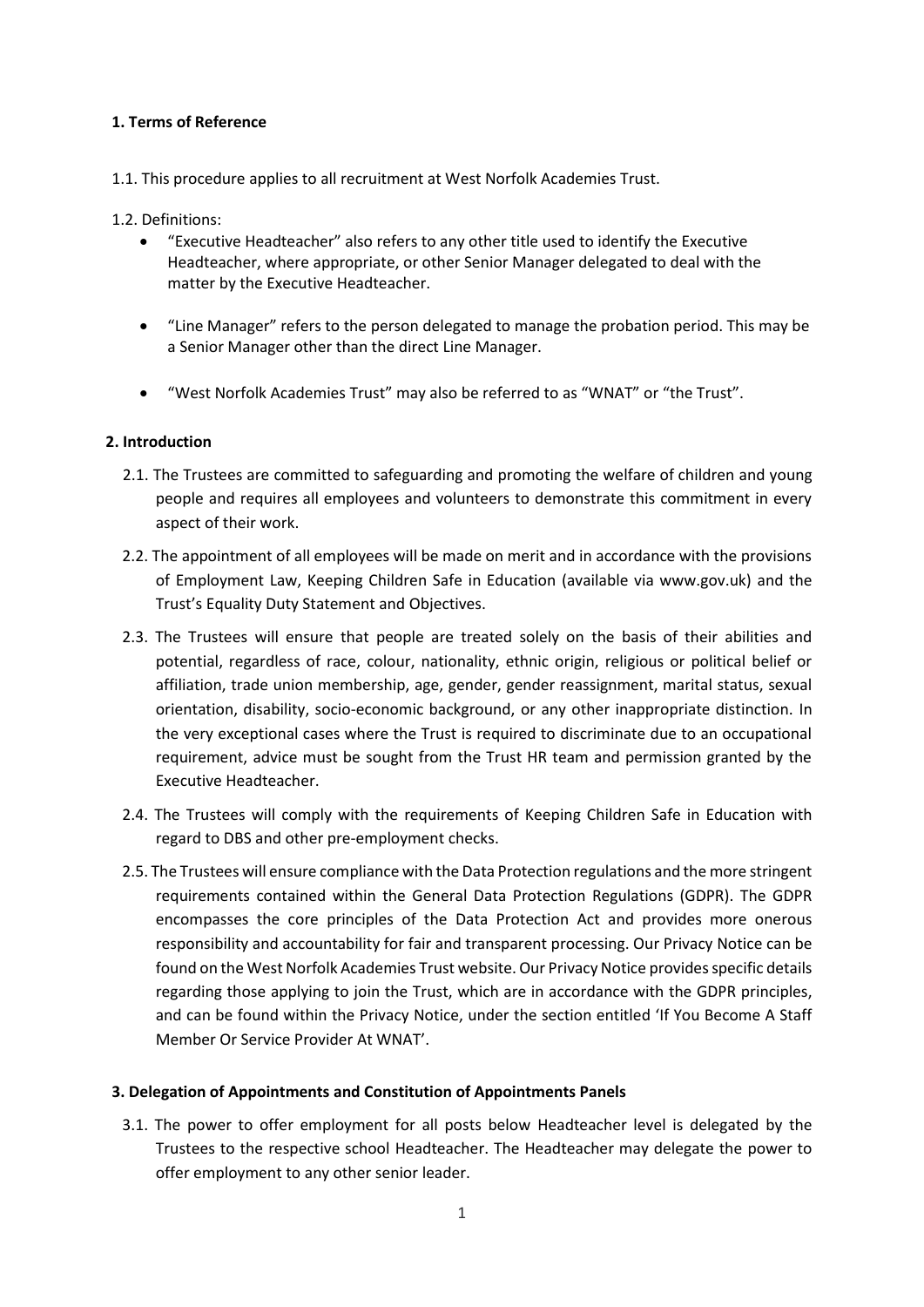- 3.2. The Headteacher is expected to involve at least one Trustee in the appointment of senior leadership posts.
- 3.3. Selection panels will comprise a minimum of two people (normally three). In accordance with the statutory requirement, every selection panel will have at least one member who has undertaken Safer Recruitment Training.

### **4. Advertising**

4.1. All permanent vacant posts will usually be advertised to ensure equality of opportunity and to encourage as wide a field of candidates as possible. This will normally mean placing an advertisement externally. However, where there is a reasonable expectation that there are sufficient, suitably qualified internal candidates, or employees are at risk of redundancy, vacancies may be advertised internally before, or instead of, an external advertisement. Permanent vacant posts will not be advertised, either internally or externally, if they are identified as suitable alternative employment for employees at risk of redundancy. If a permanent vacancy arises and one or more members of staff are already employed in the same role, at the same location on a temporary or secondment basis, then those relevant members of staff may be given the chance to be considered for the role prior to advertising to a wider field, whether internal or external.

4.2. Advertisements will be placed for a reasonable period of time.

4.3. Temporary vacant posts may not be advertised, internally or externally if it is identified that there are suitable internal members of staff to fill the vacancy.

4.4. If the field of applicants is felt to be weak the post may be re-advertised at any stage in the recruitment process.

#### **5. Information for Applicants**

5.1. All applicants for all vacant posts will be provided with:

- A job description outlining the duties of the post and an indication of where the post fits into the organisational structure of the relevant school.
- A person specification may also be provided. This will also include a statement on behalf of the Trustees of their commitment to safeguarding and promoting the welfare of children and young people.
- An application form. CVs will not be accepted. The application form will also include a statement that canvassing any member of staff, or member of the Governing Body or Trustees, directly or indirectly, is prohibited and will be considered a disqualification.
- Information will be available on the Trust and School's website to provide the following information to potential applicants:
	- o A description of the school.
	- o The Trust's Equality Duty Statement and Objectives.
	- o The relevant school's child protection/safeguarding policy.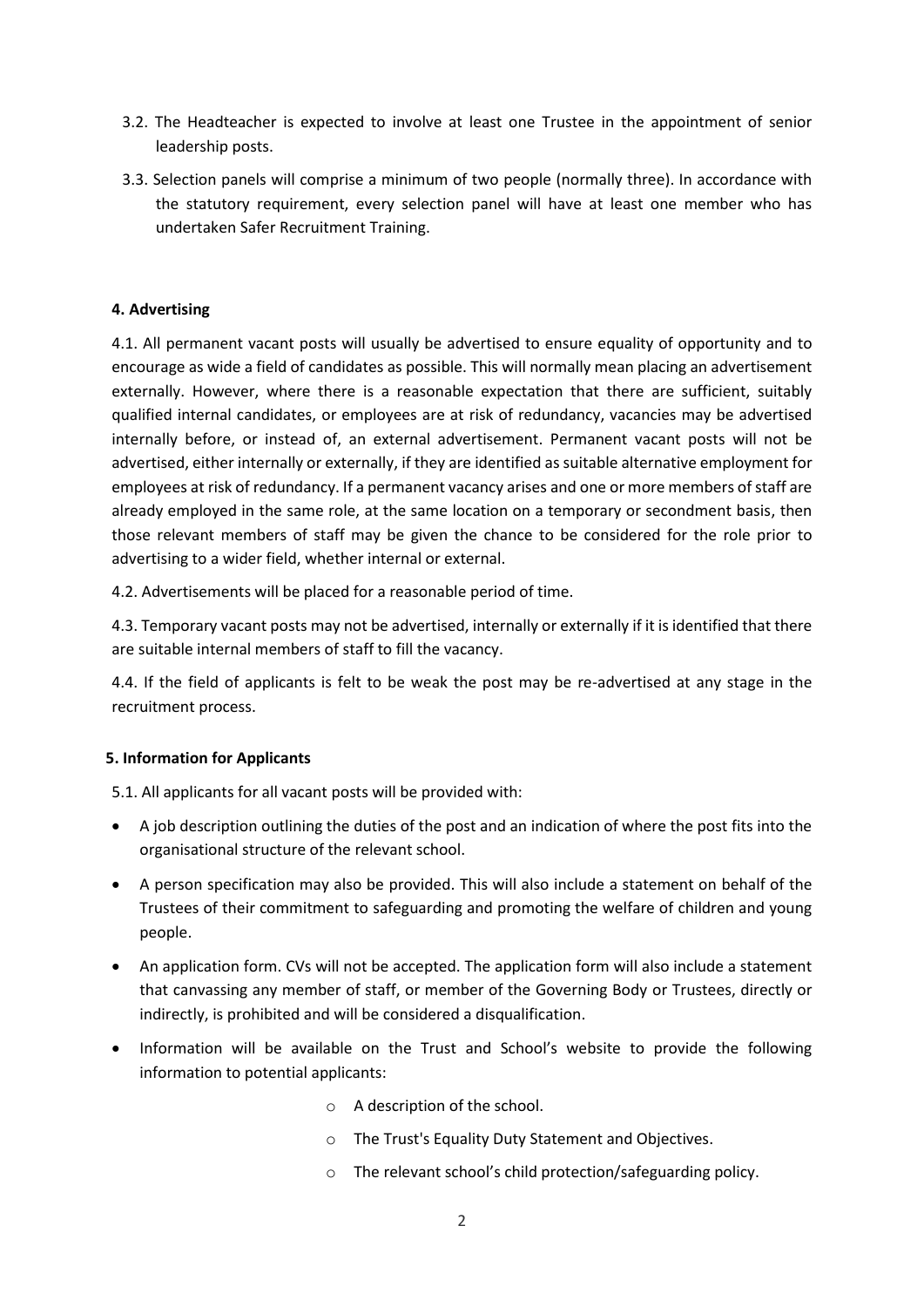- o The closing date for the receipt of applications.
- o A basic outline of the terms of employment including salary.
- o The Trust's policy on recruitment and selection.

### **6. Short Listing and Reference Requests**

6.1. The selection panel will use an agreed, recorded short listing process. The criteria for selection will be consistently applied to all applicants based on the essential and desirable criteria for the post. On receipt of application, equality monitoring information must be separated from applications to ensure a fair process for all. The selection panel will agree the candidates to be called for interview.

6.2. The selection panel may take up at least two references on each short listed candidate. If a candidate for a post working with children is not currently working with children, a reference will be sought from the most recent employment working with children, where applicable, to confirm details of their employment and their reasons for leaving.

6.3. Reference requests will ask the referee to confirm:

- o The referee's relationship with the candidate.
- o Details of the applicant's current post and salary.
- o Performance history.
- o All formal time-limited capability warnings which have not passed the expiration date.
- o All formal time-limited disciplinary warnings where not relating to safeguarding concerns which have not passed the expiration date.
- o All disciplinary action where the penalty is "time expired" and relate to safeguarding concerns.
- $\circ$  Details of any substantiated allegations or concerns relating to the safety and welfare of children.
- $\circ$  Whether the referee has any reservations as to the candidate's suitability to work with children. If so, the relevant school will ask for specific details of the concerns and the reasons why the referee believes the candidate may be unsuitable to work with children.

6.4. References are the "property" of the selection panel and strict confidentiality will be observed. Employer testimonials or 'bearer references' i.e. those provided by the candidate and/or marked 'to whom it may concern' will not be accepted. References must be in writing and be specific to the job for which the candidate has applied. The selection panel will not accept references from relatives or people writing solely in the capacity as a friend of the candidate. References will be verified and any discrepancies will be discussed with the candidate at interview.

6.5. References may be checked against information on the application; any discrepancy/issue of concern noted to take up with applicant at interview.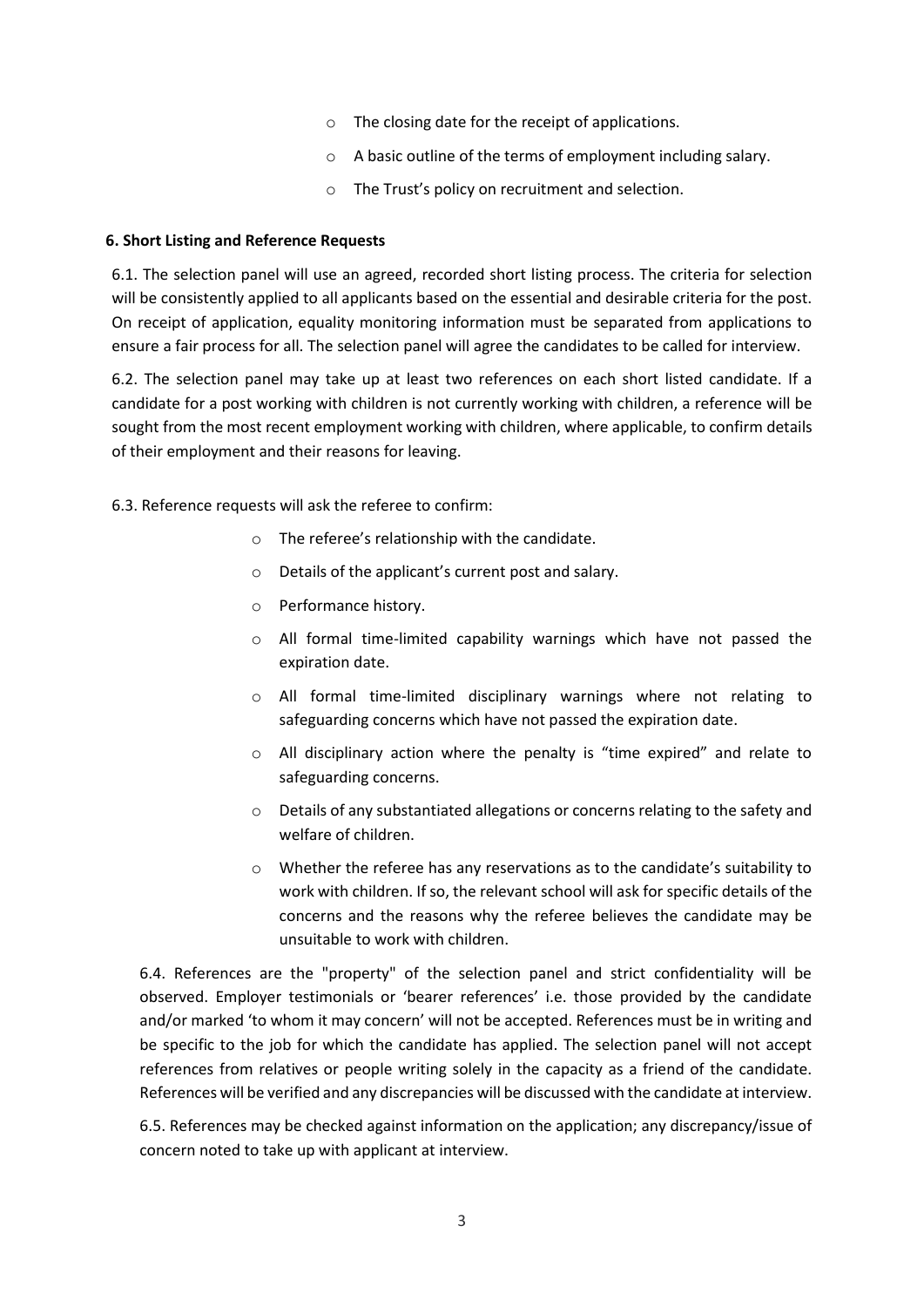### **7. Interviews**

7.1. The format, style and duration of the interviews are matters for the relevant Headteacher to decide in consultation with any Trustees involved in the process but the following will be adhered to:

## 7.1.1. **Briefing:**

All candidates will be given relevant information about the relevant school to enable the candidate to make further enquiries about the suitability of the advertised job.

### 7.1.2. **The formal interview:**

Before the interviews the selection panel will agree on the interview format (including any other assessment methods). The questions asked will be aimed at obtaining evidence of how each candidate meets the requirement of the job description and the person specification and each candidate will be assessed against all of the criteria for the post. The same areas of questioning will be covered for each applicant and no questions which would discriminate directly or indirectly on protected characteristics under the Equality Act 2010 will be asked. The selection process for every post, will include exploration of the candidate's understanding of child safeguarding issues. The interview will also include a discussion of any convictions, cautions or pending prosecutions, other than those protected, that the candidate has declared and are relevant to the prospective employment.

7.2. The recruitment documentation will be retained for six months from the date of interview. Applicants have the right to request access to notes written about them during the recruitment process. After 6 months all information about unsuccessful candidates will be securely destroyed.

7.3 In circumstances relating to internal recruitment only, the selection panel may decide that certain parts of the recruitment process may be omitted but all candidates will be subject to a formal interview, the satisfactory reference requirements and any other necessary checks.

## **8. Offer of Employment by the Selection Panel**

8.1. The offer of employment by the selection panel and acceptance by the candidate is binding on both parties subject to:

- o Verification of identify
- o Verification of right to work in the UK
- o Proof of relevant qualifications
- o Satisfactory DBS Enhanced Disclosure
- $\circ$  A certificate of good conduct (if applicable) which may include EEA sanctions and restrictions
- o Barred list check
- o Teacher prohibition (if applicable)
- o Section 128 check (if applicable)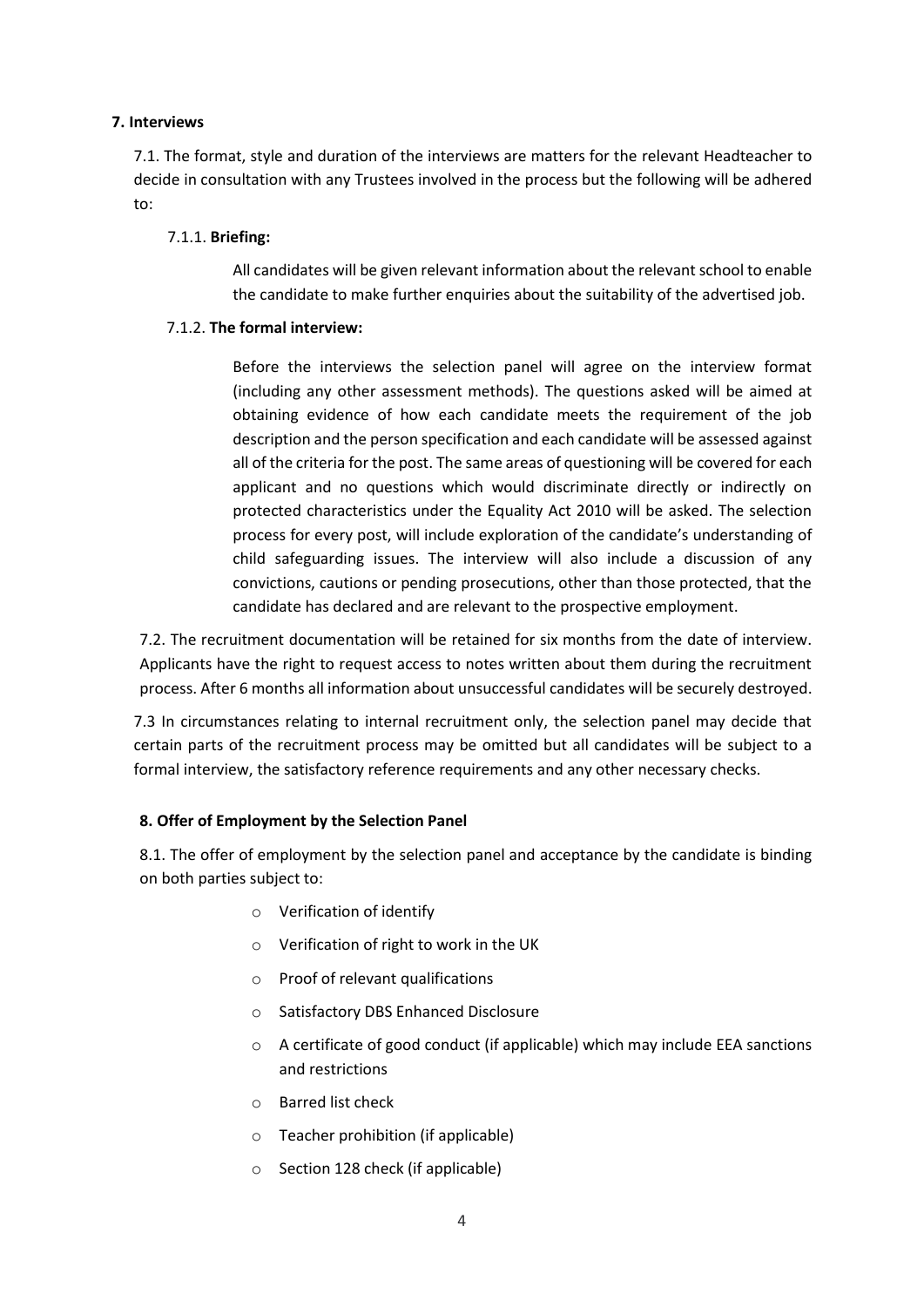- o Pre-employment medical screening
- o Satisfactory references
- o Disqualification under the Childcare Disqualification Act 2006, as amended.

The successful candidate will be informed, normally by offer letter, that the appointment is subject to satisfactory completion of these checks.

8.2. Candidates who are selected and attend an interview will be notified by the relevant recruitment lead if they are unsuccessful.

### **9. Personnel File and Single Central Record**

9.1. Recruitment and selection information for the successful candidate will be retained securely and confidentially for the duration of their employment with the school and Trust including:

- $\circ$  Application form signed by the applicant
- o Interview notes including explanation of any gaps in the employment history
- o References minimum of 2
- o Proof of identity
- o Proof of right to work in the UK
- o Proof of relevant qualifications
- o Certificate of Good Conduct (where applicable) which may include EEA sanctions and restrictions
- o Evidence of medical clearance from the Occupational Health service
- o Evidence of DBS clearance and barred list check
- o Teacher prohibition checks
- o Evidence of a Section 128 direction (where applicable)
- $\circ$  Offer of employment letter (where applicable) and signed contract of employment
- o Disqualification under the Childcare Disqualification Act 2006, as amended.

9.2. Retention of personal information for the successful candidate following the end of their employment will be in accordance with the Trust's Privacy Notice (available on the Trust's website), which is compliant with relevant Data Protection Act. When retained documents have reached their data retention limit they will be securely destroyed.

9.3. The relevant school will destroy information obtained by a vetting exercise within six months. A record of the result of the vetting or verification of the successful candidate will be retained on the employees file and the Single Central Record.

9.4. The relevant school will normally collect personal information from applicants only where they have consent to do so, or where they need the personal information to perform a contract with, or involving, an applicant, or where the processing is in the school's legitimate interests and not overridden by the applicant's data protection interests or fundamental rights and freedoms. In some cases, the relevant school may also have a legal obligation to collect personal information from the